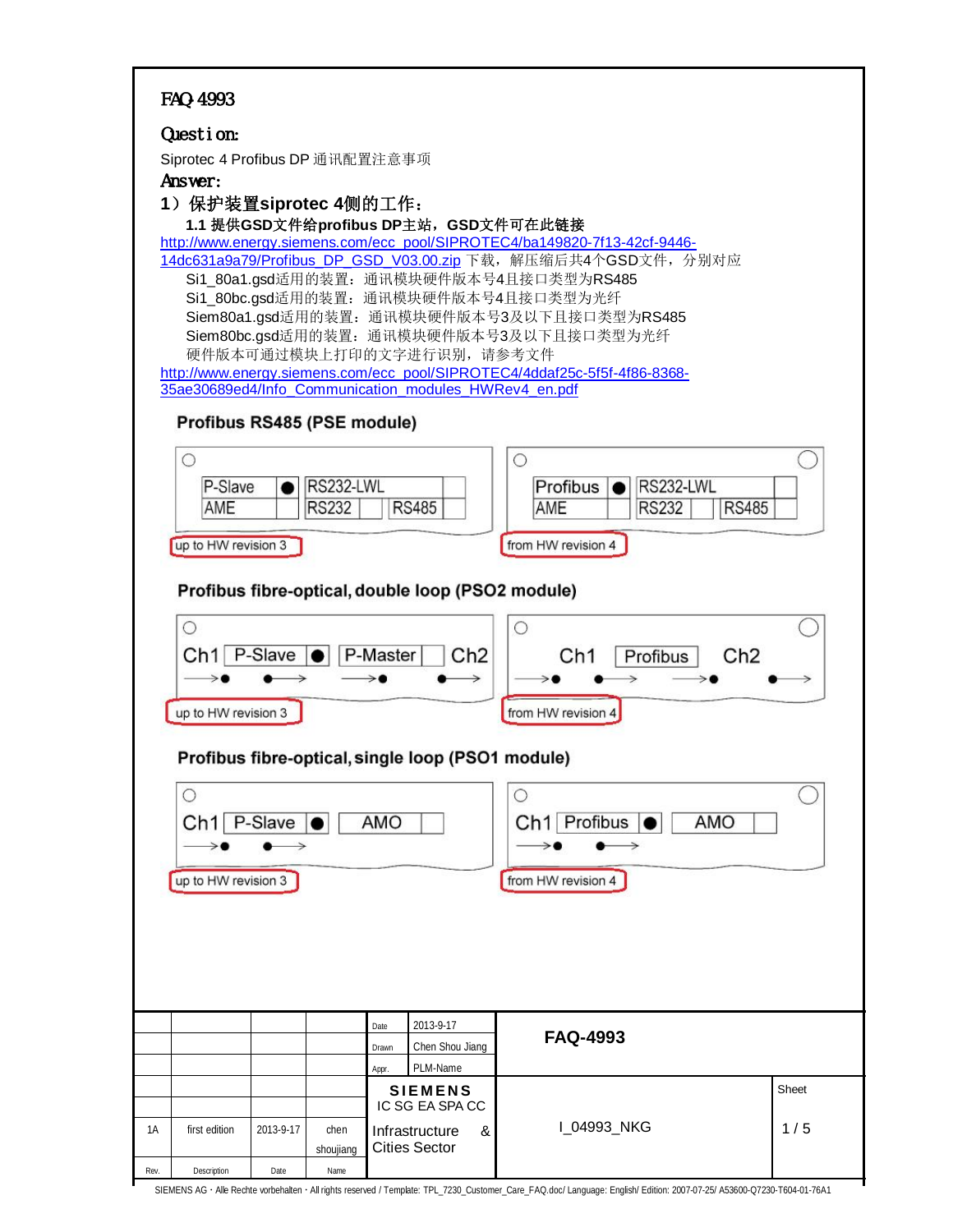|  | 1.2 参数文件的配置 |  |
|--|-------------|--|
|--|-------------|--|

打开装置参数文件, 在interface中选择mapping file, 并且在mapping file中配置装置地址和端口类型 (见下图), 通讯速率无需配置, 保护装置会自动适应prifibus DP总线上的速率。

RS485接口支持的速率有: 9600; 19200; 93750; 187500; 500000; 1.5M; 3M; 6M。 光纤接口支持的速率有: 9600; 19200; 93750; 187500; 500000; 1.5M;

| <b>Interface Settings</b> |                                                                           |                   |                                                                                                                                                              |                 |        |                               |
|---------------------------|---------------------------------------------------------------------------|-------------------|--------------------------------------------------------------------------------------------------------------------------------------------------------------|-----------------|--------|-------------------------------|
|                           |                                                                           |                   | Serial port on PC   VD Addresses   Operator Interface Additional protocols at device                                                                         |                 |        |                               |
|                           | Communications module:                                                    |                   | Profibus DP Slave, RS485                                                                                                                                     |                 |        |                               |
| Mapping file:             |                                                                           |                   | <see module-specific="" settings=""></see>                                                                                                                   |                 |        |                               |
|                           |                                                                           |                   | PROFIBUS-DP standard mapping 3-1 (C53000-L1840-B006-03)                                                                                                      |                 |        | ×                             |
|                           | Module-specific settings:                                                 |                   | PROFIBUS-DP standard mapping 3-2 (C53000-L1840-B006-03)<br>PROFIBUS-DP standard mapping 3-3 (C53000-L1840-B006-03)                                           |                 |        |                               |
|                           |                                                                           |                   | // 7SJ61.7SJ64, 6MD63 PRQ PROFIBUS-DP standard mapping 3-4 (C53000-L1840-B006-03)<br>PROFIBUS-DP standard mapping 3-5 with event list (C53000-L1840-B006-03) |                 |        | ≣<br>$\overline{\phantom{a}}$ |
|                           | // PROFIBUS-DP slave address (1126):                                      |                   |                                                                                                                                                              |                 |        | Ξ                             |
|                           | GlobalSection.DP_Addr = 1;                                                |                   |                                                                                                                                                              |                 |        |                               |
|                           | // PNO identification number                                              |                   |                                                                                                                                                              |                 |        |                               |
|                           |                                                                           |                   | // (0x80A1 = PROFIBUS module with isolated RS485 interface,<br>// 0x80BC = PROFIBUS module with fibre-optical interface):                                    |                 |        |                               |
|                           |                                                                           |                   | GlobalSection.DP_IdentNo = 0x80A1; )                                                                                                                         | 配置接口类型          |        |                               |
|                           |                                                                           |                   | // Time synchronization using PROFIBUS System Management Service                                                                                             |                 |        |                               |
|                           | $// (1 = enabled, 0 = disabled):$<br>GlobalSection.DP_TimeSyncEnable = 0; |                   |                                                                                                                                                              |                 |        |                               |
|                           |                                                                           |                   |                                                                                                                                                              |                 |        |                               |
|                           | // Significant Bit of the unsigned long value                             |                   | // Transmit counters (metered measurands) with status in the Most                                                                                            |                 |        |                               |
|                           |                                                                           |                   | // $(1 = yes - with status bit, 0 = no - without status bit)$                                                                                                |                 |        |                               |
|                           |                                                                           |                   |                                                                                                                                                              |                 |        |                               |
|                           |                                                                           |                   |                                                                                                                                                              |                 |        |                               |
|                           |                                                                           |                   |                                                                                                                                                              |                 |        |                               |
|                           |                                                                           |                   |                                                                                                                                                              |                 |        |                               |
| OK                        |                                                                           | DIGSI-> Device    |                                                                                                                                                              |                 | Cancel | Help                          |
|                           |                                                                           |                   |                                                                                                                                                              |                 |        |                               |
|                           |                                                                           |                   |                                                                                                                                                              |                 |        |                               |
|                           |                                                                           |                   | 2013-9-17<br>Date                                                                                                                                            | <b>FAQ-4993</b> |        |                               |
|                           |                                                                           |                   | Chen Shou Jiang<br>Drawn                                                                                                                                     |                 |        |                               |
|                           |                                                                           |                   | PLM-Name<br>Appr.<br><b>SIEMENS</b>                                                                                                                          |                 |        |                               |
|                           |                                                                           |                   | IC SG EA SPA CC                                                                                                                                              |                 |        |                               |
| first edition             | 2013-9-17                                                                 | chen<br>shoujiang | Infrastructure<br>&<br><b>Cities Sector</b>                                                                                                                  | I_04993_NKG     |        |                               |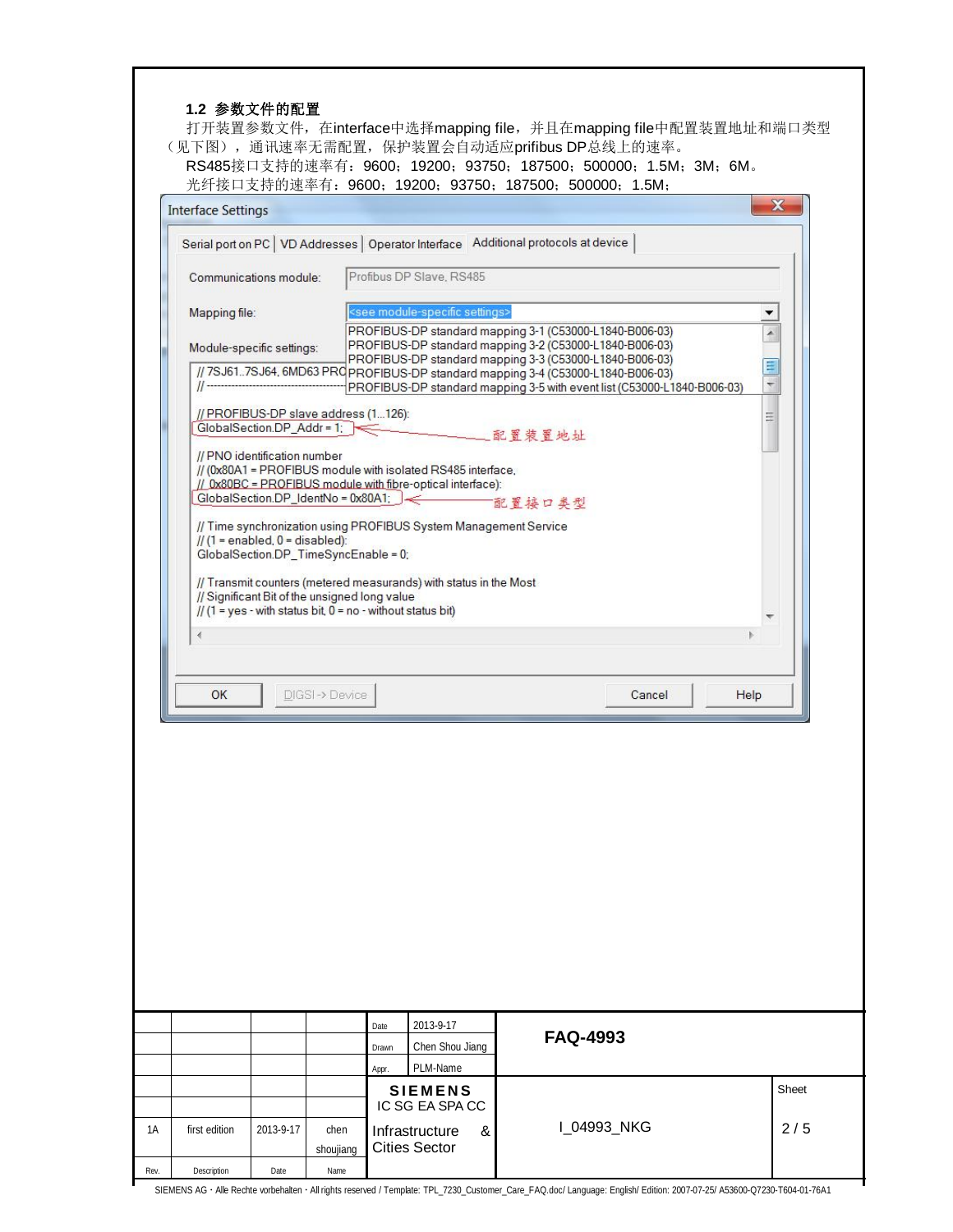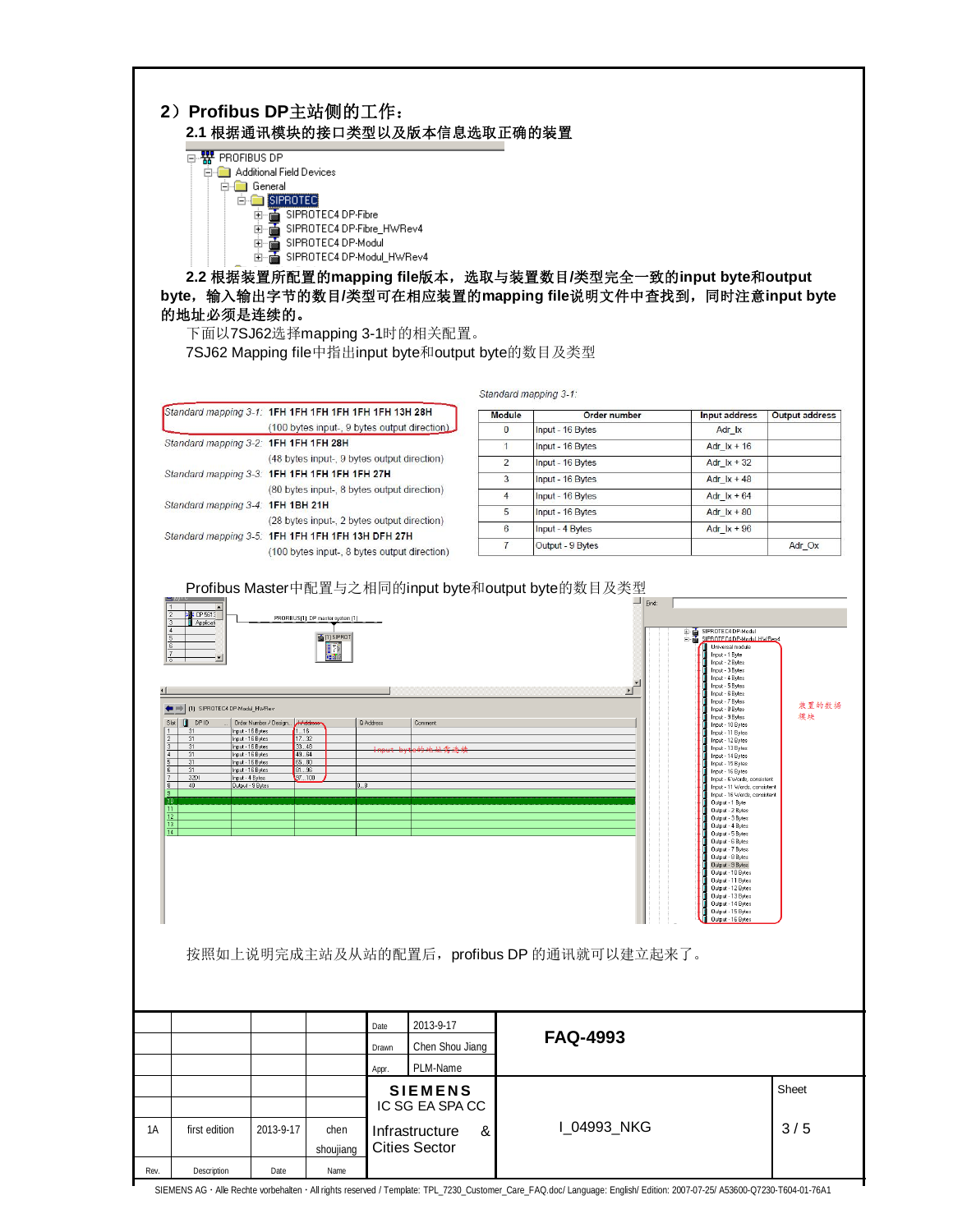另外, 可在西门子网站 (http://www.energy.siemens.com/hq/en/automation/power-transmissiondistribution/protection/siprotec/?dlsearch=1&fiProductFamily=SIPROTEC%204&fiProductName=- %20General%20Information) 下载相关的说明文件, 如:

- 1) 关于保护的 profibus DP 协议描述 communication profile http://www.energy.siemens.com/ecc\_pool/SIPROTEC4/9f719cc4-302c-40a4-a263 fc0f536c5d08/com\_profibus\_profile\_us.pdf
- 2) 各种类型装置的 mapping file 描述

7SJ6x 为例

http://www.energy.siemens.com/ecc\_pool/SIPROTEC4/5891ef6b-66d6-4a1b-a5a5- 5a7360347cad/com\_profibus\_7sj6x\_6md63\_us.pdf

|      |               |           |                   | Date<br>Drawn | 2013-9-17<br>Chen Shou Jiang           |   | <b>FAQ-4993</b> |       |
|------|---------------|-----------|-------------------|---------------|----------------------------------------|---|-----------------|-------|
|      |               |           |                   | Appr.         | PLM-Name                               |   |                 |       |
|      |               |           |                   |               | <b>SIEMENS</b>                         |   |                 | Sheet |
|      |               |           |                   |               | IC SG EA SPA CC                        |   |                 |       |
| 1A   | first edition | 2013-9-17 | chen<br>shoujiang |               | Infrastructure<br><b>Cities Sector</b> | & | 1 04993 NKG     | 4/5   |
| Rev. | Description   | Date      | Name              |               |                                        |   |                 |       |